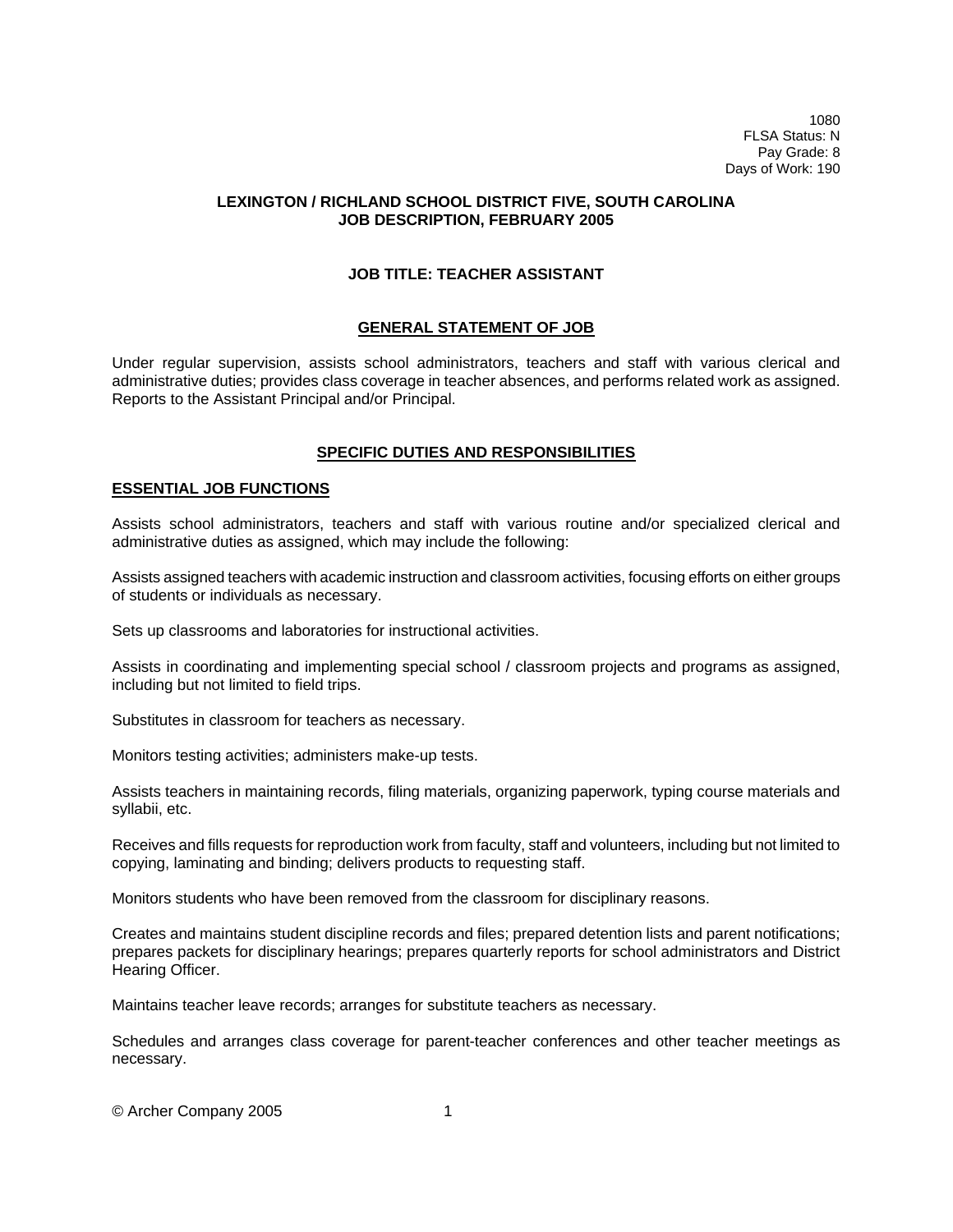# TEACHER ASSISTANT – HIGH SCHOOL 1080

Prepares student academic report packets.

Maintains records of textbook assignments; receipts monies for lost texts; collects books at end of school term.

Makes daily announcements over the public address systems.

Provides routine clerical and secretarial support to assigned staff, including but not limited to preparing reports and correspondence, compiling data for reports, scheduling meetings and maintaining calendars, copying and filing documents, sending and receiving faxes, answering the telephone, greeting and assisting office visitors, ordering supplies, entering and retrieving computer data, processing daily mail / preparing mass mailings, etc.

Responds to inquiries and requests for assistance in areas of responsibility.

Operates and maintains a variety of equipment, which may include a computer, printer, typewriter, copier, fax machine, telephone, two-way radio, laminating machine, calculator, binding machine, paper shredder, audiovisual equipment, die cut machine, etc.; uses clerical, computer and copier supplies, oral thermometer.

Interacts and communicates with a variety of individuals and groups, including the immediate supervisor, coworkers, other school administrators and staff, students, parents/guardians, volunteers, and the general public.

### **ADDITIONAL JOB FUNCTIONS**

May perform non-related and/or specialized duties as assigned.

Assists with new student registration.

Collects and accounts for student fees, fines and payments.

Assists with routine health room duties as required; calls parents/guardians regarding student health as necessary.

Performs duties of other clerical staff as necessary in their absences.

Performs related duties as required.

# **MINIMUM TRAINING AND EXPERIENCE**

Requires Associate's degree, vocational technical degree or specialized training that is equivalent to satisfactory completion of two years of college education, supplemented by nine to twelve months of experience working with students in an educational setting, or an equivalent combination of education, training and experience that provides the required knowledge, skills and abilities. Must possess a valid state driver's license.

# **MINIMUM QUALIFICATIONS OR STANDARDS REQUIRED TO PERFORM ESSENTIAL JOB FUNCTIONS**

**Physical Requirements:** Requires light work that involves walking or standing most of the time and involves exerting up to 20 pounds of force on a recurring basis.  **Data Conception**: Requires the ability to compare and/or judge the readily observable, functional, structural

© Archer Company 2005 2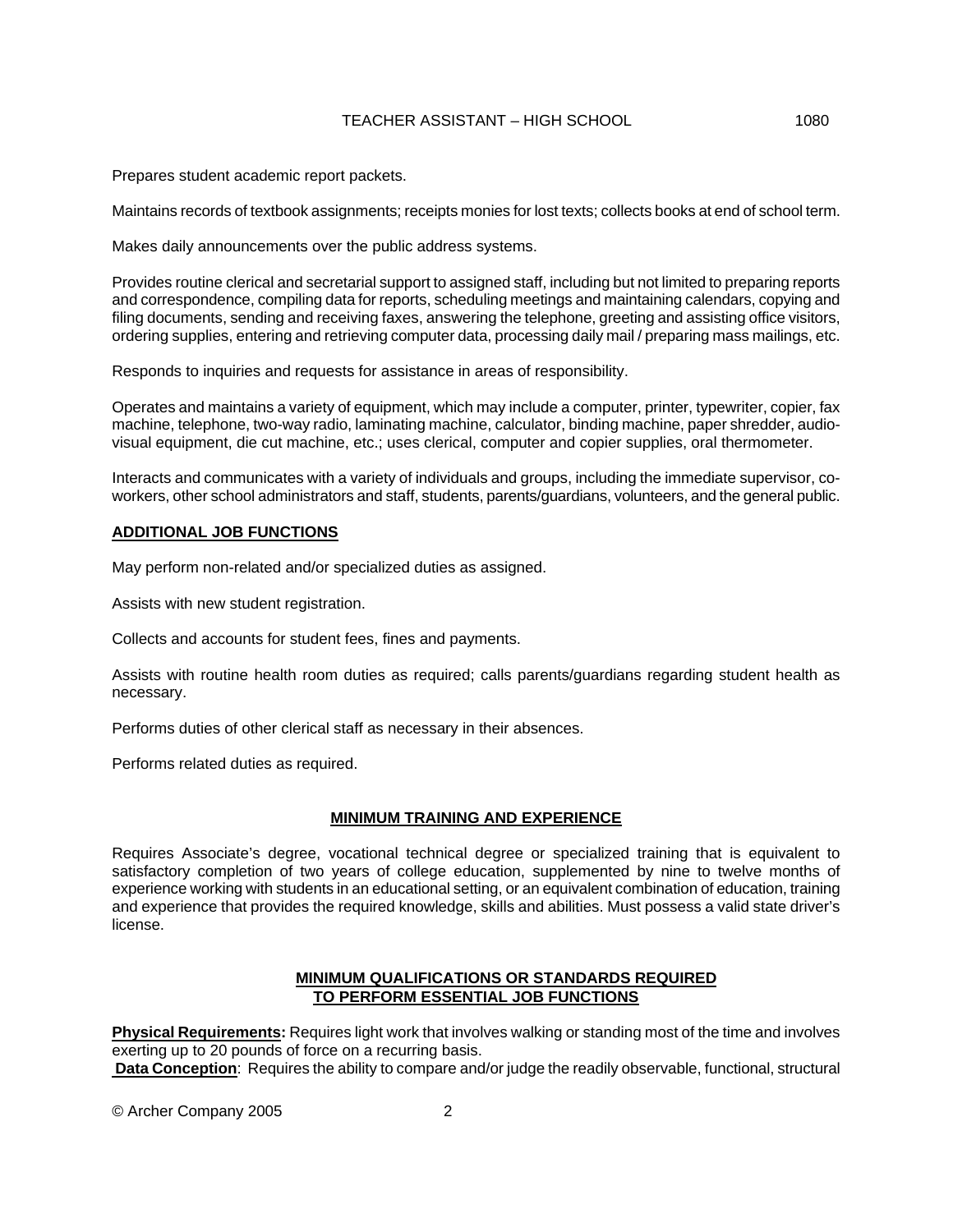or compositional characteristics (whether similar to or divergent from obvious standards) of data, people or things.

**Interpersonal Communication**: Requires the ability of speaking and/or signaling people to convey or exchange information. Includes receiving assignments and/or directions from supervisors and giving instruction and/or assignments to students.

**Language Ability**: Requires the ability to read a variety of policy and procedure manuals, curriculum materials, texts, computer manuals, etc. Requires the ability to enter data into computer and prepare reports, records, teaching materials, correspondence, etc., with proper format, punctuation, spelling and grammar, using all parts of speech. Must be able to speak with poise, voice control and confidence and to articulate information to others.

**Intelligence**: Requires the ability to apply principles of rational systems to solve practical problems and deal with a variety of concrete variables in situations where only limited standardization exists; to interpret a variety of instructions furnished in oral, written, diagrammatic or schedule form. Requires the ability to use influence systems in classroom teaching. Requires the ability to make routine independent judgments in the absence of supervisor; to acquire knowledge of topics related to primary occupation. Must have the ability to comprehend and interpret received information and the ability to comprehend and implement basic office machinery functions.

**Verbal Aptitude**: Requires the ability to record and deliver information, to explain procedures, to follow and give oral and written instructions; to counsel and teach students. Must be able to communicate effectively and efficiently with students, teachers and parents, and with persons of varying ages and educational/cultural backgrounds.

**Numerical Aptitude**: Requires the ability to add and subtract totals, to multiply and divide, to determine percentages and decimals, to determine time. Must be able to use practical applications of fractions, percentages, ratio and proportion.

**Form/Spatial Aptitude**: Requires the ability to inspect items for proper length, width and shape, and visually read various information.

**Motor Coordination**: Requires the ability to coordinate hands and eyes rapidly and accurately in using automated office equipment and communications machinery.

**Manual Dexterity**: Requires the ability to handle a variety of items including computer keyboards, office equipment, control knobs, switches, etc. Must have minimal levels of eye/hand/foot coordination.

**Color Discrimination**: Requires the ability to differentiate between colors and shades of color.

**Interpersonal Temperament**: Requires the ability to deal with people beyond giving and receiving instructions. Must be adaptable to performing under minimal levels of stress when confronted with an emergency or tight deadline. The worker may be subject to danger or risk to a slight degree, or to tension as a regular, consistent part of the job.

**Physical Communication**: Requires the ability to talk and hear: (talking: expressing or exchanging ideas by means of spoken words; hearing: perceiving nature of sounds by ear). Must be able to hear and understand communications through a telephone.

# **PERFORMANCE INDICATORS**

© Archer Company 2005 3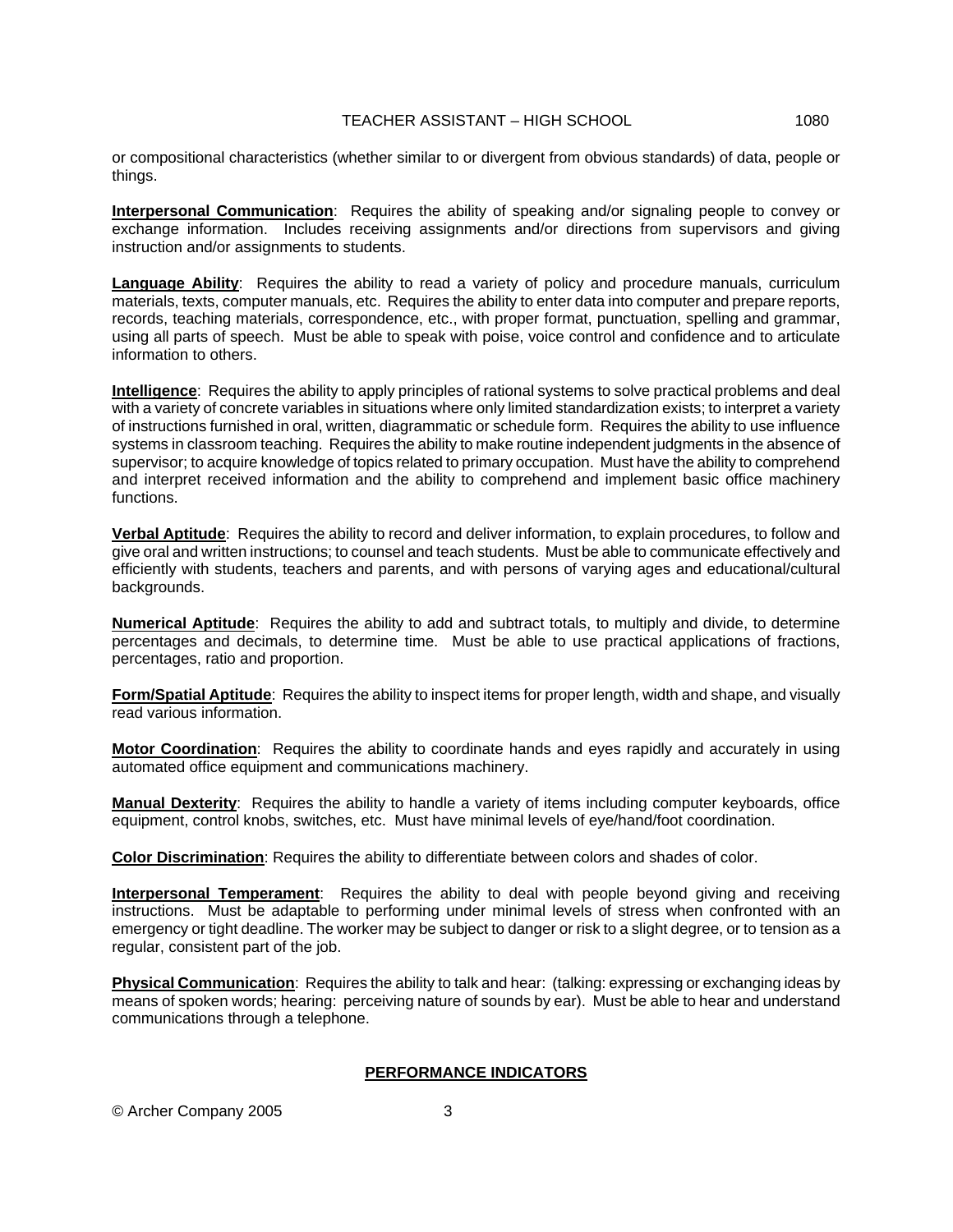**Knowledge of Job**: Is knowledgeable in the methods, policies and procedures of the Lexington Richland School District Five pertaining to specific duties of the Teacher Assistant – High School. Is knowledgeable in the laws, ordinances, standards and regulations pertaining to the specific duties and responsibilities of the position. Has the ability to comprehend, interpret and apply regulations, procedures and related information. Is able to establish and maintain positive relationships and work effectively with adults and students. Is able to supervise, guide and support students with patience and kindness. Is able to reinforce skills taught by the teacher. Is able to follow lesson plans provided by the teacher. Is able to help motivate students to participate in educational activities and to want to learn. Is able to perform job tasks professionally in an environment where discrimination and other public issues are constant concerns. Has knowledge of and is able to use modern office practices and equipment, including computers for word processing and records management. Has knowledge of proper English usage, vocabulary, punctuation and spelling; has the mathematical ability to handle required calculations. Is able to type accurately at a rate sufficient for the successful performance of assigned duties. Is skilled in applying a responsible attention to detail as necessary in preparing records, reports and correspondence. Is able to read and interpret various materials pertaining to the responsibilities of the job. Is able to take the initiative to complete the duties of the position without the need of direct supervision. Is able to use independent judgment in performing routine tasks. Has the ability to plan, organize and prioritize daily assignments and work activities. Is able to offer assistance to fellow employees as necessary. Knows how to maintain effective relationships with co-workers, personnel of other departments, parents, students and members of the public through contact and cooperation. Has knowledge of the occupational hazards and safety precautions of the position. Knows how to react calmly and quickly in emergency situations. Has the ability to learn and utilize new skills and information to improve job performance and efficiency.

**Quality of Work**: Maintains high standards of accuracy in exercising duties and responsibilities. Exercises immediate remedial action to correct any quality deficiencies that occur in areas of responsibility. Maintains high quality communication and interaction with internal and external entities with whom the position interacts.

**Quantity of Work**: Performs described Essential Functions and related assignments efficiently and effectively in order to produce quantity of work which consistently meets established standards and expectations.

**Dependability**: Assumes responsibility for completing assigned work. Completes assigned work within deadlines in accordance with directives, policy, standards and prescribed procedures. Maintains accountability for assigned responsibilities in the technical, human and conceptual areas.

Attendance: Attends and remains at work regularly and adheres to policies and procedures regarding absenteeism and tardiness. Provides adequate notice to higher management with respect to vacation time and leave requests.

**Initiative and Enthusiasm**: Maintains an enthusiastic, self-reliant and self-starting approach to meet job responsibilities and accountabilities. Strives to anticipate work to be accomplished, and initiates proper and acceptable action for the completion of work with a minimum of supervision and instruction.

**Judgment**: Exercises analytical judgment in areas of responsibility. Identifies issues or situations as they occur and specifies decision objectives. Identifies or assists in identifying alternative solutions to issues or situations. Implements decisions in accordance with prescribed and effective policies and procedures and with a minimum of errors. Seeks expert or experienced advice where appropriate and researches issues, situations and alternatives before exercising judgment.